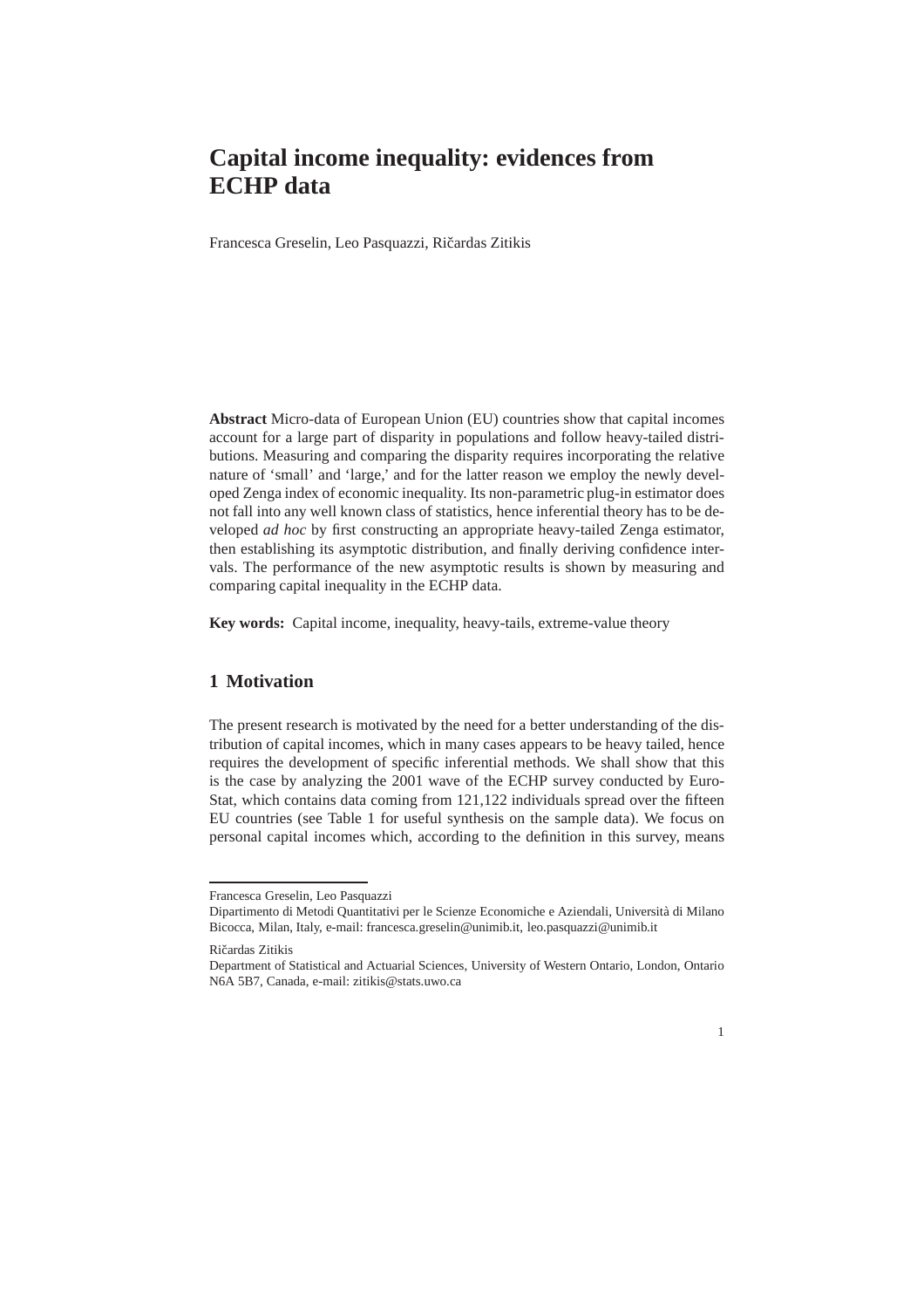income flows from financial assets actually received during the reference year. We restrict our attention to individuals with positive net capital incomes.

**Table 1** General ECHP sample informations, with  $n<sub>T</sub>$  denoting the total sample size and  $n<sub>P</sub>$  the number of positive incomes in the sample.

|                     |              | $n_T$ $n_P$ | median                      | mean            |
|---------------------|--------------|-------------|-----------------------------|-----------------|
| Germany (D)         | 10.624 4.861 |             |                             | 186.62 948.37   |
| Denmark (DK)        |              | 3,789 1,135 |                             | 231.42 1,071.06 |
| Netherlands (NL)    |              | 8.608 2.863 |                             | 214.18 660.74   |
| Belgium $(B)$       | 4.299        |             | 690 1,374.81 5,309.17       |                 |
| Luxembourg (LUX)    |              |             | 4.916 769 1.214.68 1.982.62 |                 |
| France (F)          | 10,119 4,347 |             |                             | 359.93 716.68   |
| United Kingdom (UK) |              | 8,521 3,477 |                             | 368.83 1,522.18 |
| Ireland (IRL)       |              | 4.023 949   |                             | 99.04 604.58    |
| Italy $(I)$         | 13,392 1,111 |             |                             | 480.30 1,762.38 |
| Greece (GR)         |              |             | 9,419 335 1,232.58 2,256.55 |                 |
| Spain (E)           | 11,964 6,541 |             |                             | 137.43 240.84   |
| Portugal (P)        | 10,915       | 600         |                             | 116.26 1,232.67 |
| Austria (A)         | 5.605 2.834  |             | 133.50                      | 323.82          |
| Finland (FIN)       |              | 5,637 1,509 |                             | 180.63 3,662.57 |
| Sweden $(S)$        | 9,291 5,637  |             | 84.50                       | 601.53          |

# **2 Parameters and their estimators**

Zenga's inequality index is based on the ratio of the lower and upper conditional expectations, thus taking into account the relative nature of poor and rich. Details can be found in the seminal paper (Zenga, 2007) and some motivations for employing this measure w.r.t. well known indices, such as the Gini, can be found in (Greselin *et al.*, 2009 and references wherein). Here we recall the definition of the Zenga index, given in terms of the lower and upper tail-value-at-risk,  $TVAR_F^*(t)$  and  $TVAR_F(t)$ , evaluated with respect to the cumulative cdf *F*, which we suppose to be continuous, of the underlying non negative r.v. *X*

$$
Z_F = \int_0^1 z_F(t)dt = \int_0^1 \left(1 - \frac{\text{TVaR}_F^*(t)}{\text{TVaR}_F(t)}\right)dt.
$$

The curve  $z_F$  measures the inequality between the 'poorer'  $t \times 100\%$  part of the population and the remaining 'richer'  $(1-t) \times 100\%$  part. The index  $Z_F$  is a synthetic measure of the overall inequality in the population. With the empirical quantile function denoted by  $Q_n$ , we estimate TVaR<sub>*F*</sub>(*t*) by

$$
\text{TVaR}_n(t) = \begin{cases} \frac{1}{1-t} \left( \int_t^{1-k/n} Q_n(s) ds + \frac{kX_{n-k:n}}{n(1-\widehat{\gamma})} \right) \text{ when } & 0 \le t < 1 - k/n, \\ \left( \frac{k}{n} \right)^{\widehat{\gamma}} \frac{X_{n-k:n}}{(1-t)^{\widehat{\gamma}}(1-\widehat{\gamma})} \text{ when } & 1 - k/n \le t < 1. \end{cases} \tag{1}
$$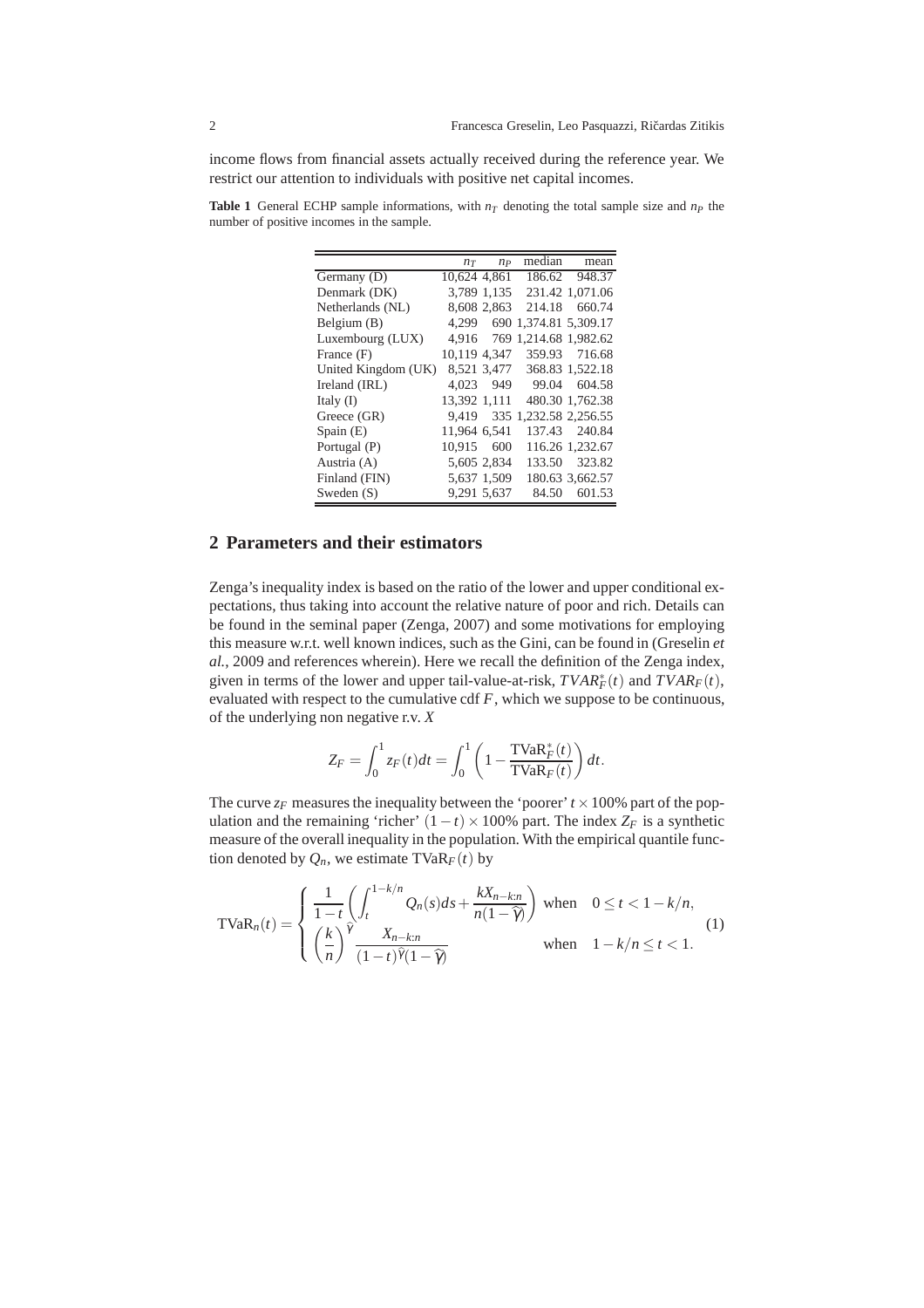Capital income inequality 3

Notice that it is based on Weissman's (1978) estimator of high-quantiles and Hill's (1975) estimator of the tail index  $\gamma$ .

Having this estimator of TVaR<sub>F</sub>, we next introduce an estimator of TVaR<sup>\*</sup><sub>F</sub> via the equation

$$
\text{TVaR}_n^*(t) = \frac{1}{t} \left( \text{TVaR}_n(0) - (1 - t) \text{TVaR}_n(t) \right)
$$
 (2)

for all  $0 < t \leq 1$ . With these estimators of the upper and lower tail-values-at-risk, the empirical Zenga index is defined by

$$
Z_n = 1 - \int_0^1 \frac{\text{TVaR}_n^*(t)}{\text{TVaR}_n(t)} dt.
$$

**Theorem 1.** *Assume that the cdf F is regularly varying at infinity with tail index* <sup>γ</sup> ∈ (1/2,1) *and satisfies generalized second-order regular-variation condition with second-order parameter*  $\rho \leq 0$ *, and let*  $k = k_n \rightarrow \infty$  *when*  $n \rightarrow \infty$  *be such that*  $k/n \rightarrow 0$  $\lim_{n \to \infty} \sqrt{k} \alpha(Q(1-k/n)) \to 0$ . Then we have that

$$
\frac{\sqrt{n}(Z_n - Z_F)}{\sqrt{k/n}X_{n-k:n}\sigma_Z} \xrightarrow{d} N(0,1),
$$
\n(3)

*where*

$$
\sigma_Z^2 = \frac{\gamma^4}{(1-\gamma)^4(2\gamma-1)}\nu^2(1).
$$

To make the asymptotic result in (3) directly applicable in practice, we need to replace the standard deviation  $\sigma_Z$  by its estimator, which we do as follows:

$$
\widetilde{\sigma}_Z^2 = \frac{1}{n} \sum_{i=1}^n h_{F_n}^2(X_i).
$$

where by  $h_{F_n}(X_i)$  we denote the empirical influence values. Proof, which crucially relies on recent results of Necir *et al.* (2010) and the Vervaat process (see Zitikis (1998)), is given with details in Greselin *et al.* (2011).

### **3 An analysis of European capital incomes**

Here we use the developed methodology to analyze capital incomes in EU countries. Examining the corresponding Hill plots, we saw that capital incomes are heavytailed, and so we constructed confidence intervals for the Zenga index based on the heavy-tailed estimator. In addition, we also satisfy our curiosity by looking at the performance of the light-tailed (i.e., plug-in) estimator. Figure 1 visualizes the point estimates and the 95% confidence bounds for the Zenga index.

We see that inequality is very high in all of the considered countries, with Austria having the lowest point-estimate of the Zenga index, where both light-tailed and heavy-tailed estimates are almost equal to 0.9. The sample from Germany yields an estimate of the tail-index larger than 1, and we could therefore not compute